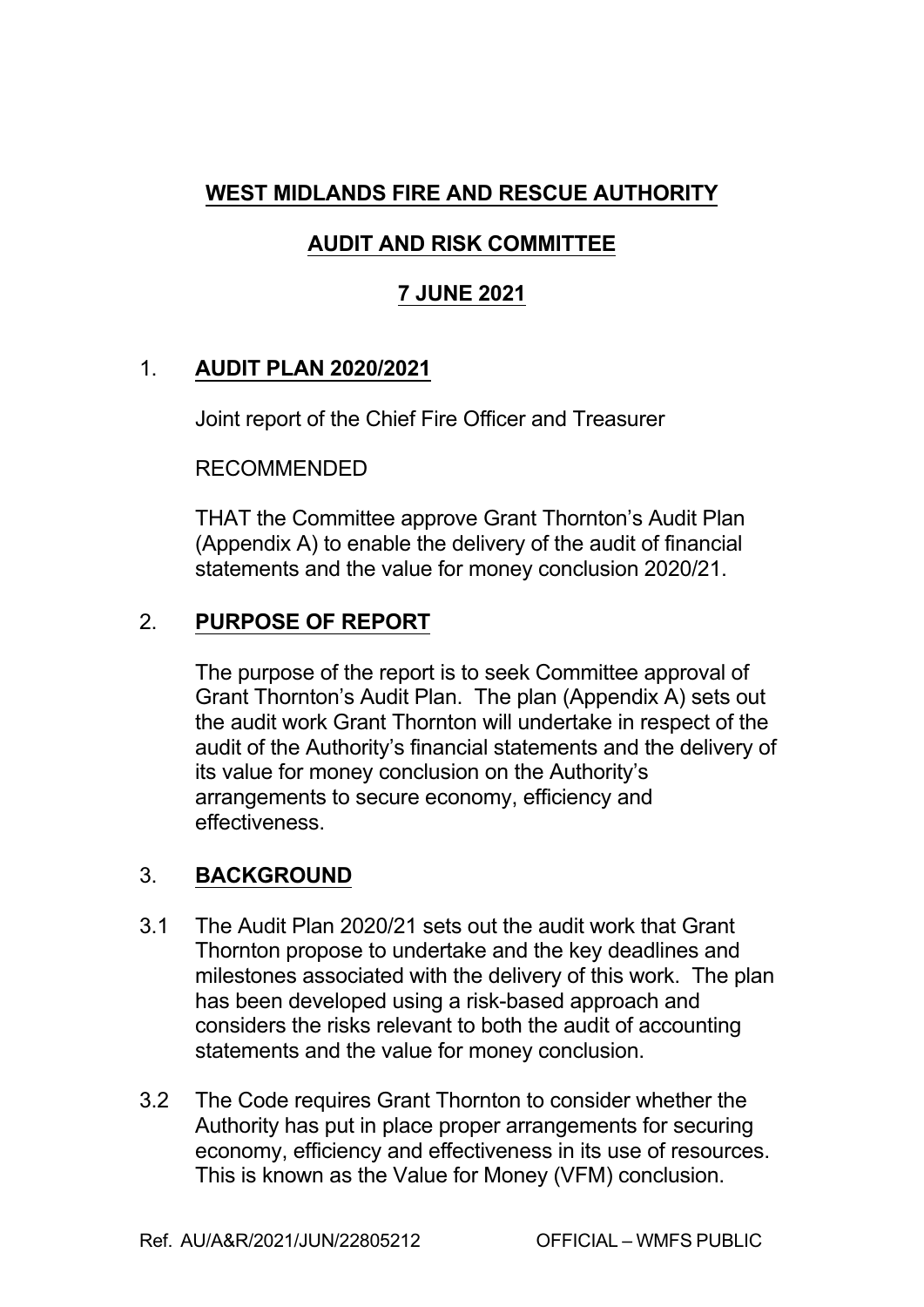The National Audit Office (NAO) has issued guidance for auditors on value for money work for 2020/21. The guidance states that for local government bodies, auditors are required to give a conclusion on whether the Authority has proper arrangements in place.

- 3.3 The Accounts & Audit Regulations 2015 require that the accounts be submitted to Members for approval by the end of July. However, for 2020/21 (and 2021/22) the Regulations have been amended by the Accounts & Audit (Amendment) Regulations 2021, with the deadline to publish the audited accounts being pushed back from 31 July 2021 to 30 September 2021.
- 3.3 The plan sets out the key phases and activities for the delivery of the audit work. All reports arising from this audit work will be discussed and agreed with appropriate officers prior to submission to Members.
- 3.4 Representatives from Grant Thornton will be in attendance at the Audit and Risk Committee.

### 4. **EQUALITY IMPACT ASSESSMENT**

In preparing this report an initial Equality Impact Assessment is not required as the matters contained in this report do not relate to a policy change.

#### 5. **LEGAL IMPLICATIONS**

The production of the Audit Plan complies with the statutory requirements set out within the Local Audit and Accountability Act 2014 and in accordance with the Code of Practice issued by the National Audit Office.

#### 6. **FINANCIAL IMPLICATIONS**

The scale fee for undertaking West Midlands Fire and Rescue Authority's external audit work for 2020/21 was set at £45,500.